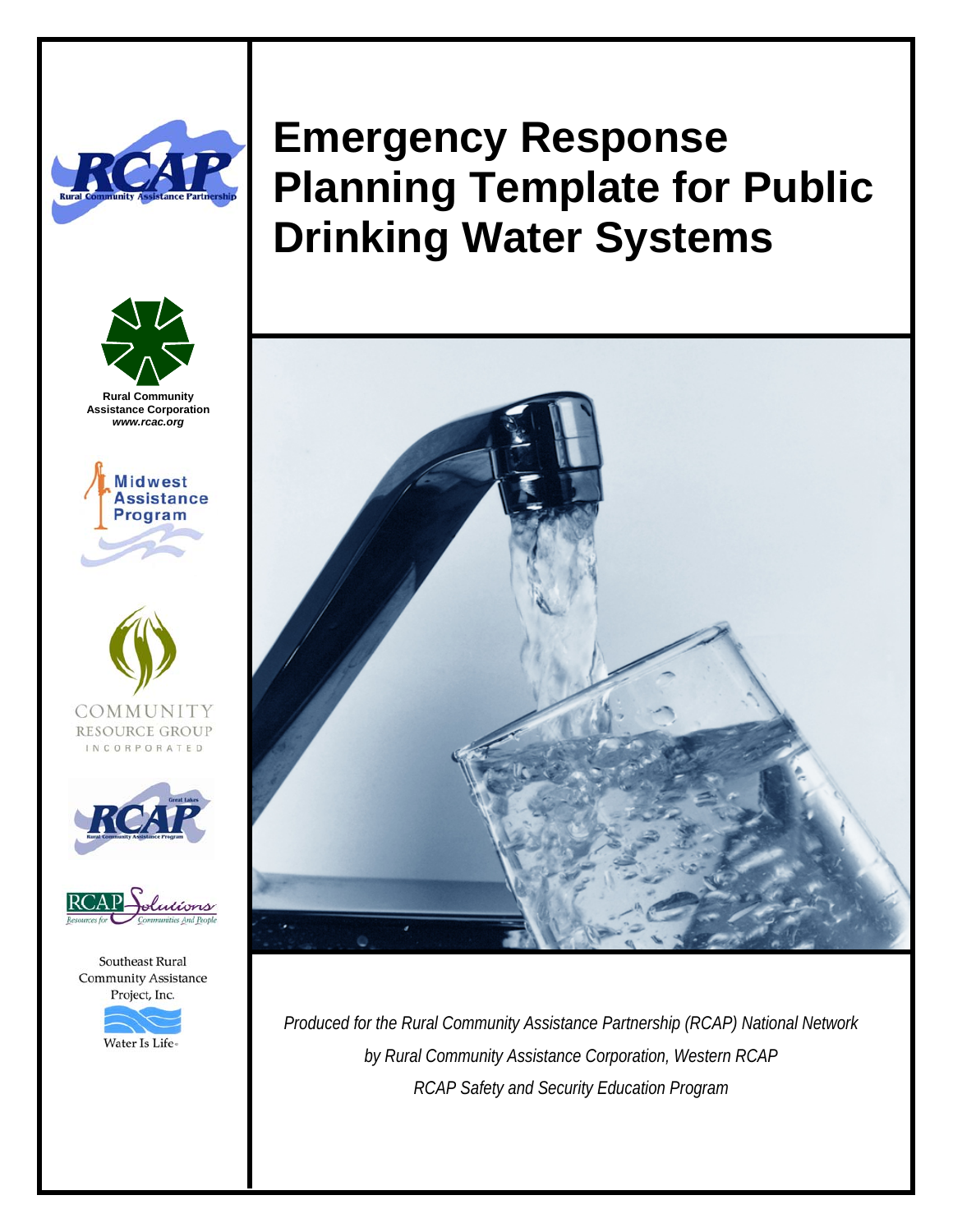# **Emergency Response Planning Template for Public Drinking Water Systems**

#### **RCAP Regional Offices:**

If you need technical assistance to complete your Emergency Response Plan, please contact one of our regional offices listed below.



| <b>Regional Offices</b>     | <b>Contact Number</b> | <b>Web Address</b>    |
|-----------------------------|-----------------------|-----------------------|
| <b>RCAP National Office</b> | 888/321-7227          | www.rcap.org          |
| <b>Western RCAP</b>         | 916/447-2854          | www.rcac.org          |
| Southeast RCAP              | 866/928-3731          | www.southeastrcap.org |
| <b>Great Lakes RCAP</b>     | 800/775-9767          | www.glrcap.org        |
| Southern RCAP               | 479/443-2700          | www.crg.org           |
| <b>Northeast RCAP</b>       | 800/488-1969          | www.rcapsolutions.org |
| <b>Midwest RCAP</b>         | 952/758-4334          | www.map-inc.org       |

This material is based upon work supported in part under a grant by the Rural Utilities Service, United States Department of Agriculture. Any opinions, findings, and conclusions or recommendations expressed in this material are solely the responsibility of the authors and do not necessarily represent the official views of the Rural Utilities Service. Additional funding provided by U.S. Department of Health and Human Services and revised by RCAC (August 2005) based on materials developed by the Washington State Department of Health, Training and Outreach Section, Division of Drinking Water.

For additional copies of this publication, call 888/321-7227or visit RCAP's web site at *www.rcap.org.*

This publication is being distributed under the auspices of Rural Community Assistance Partnership.



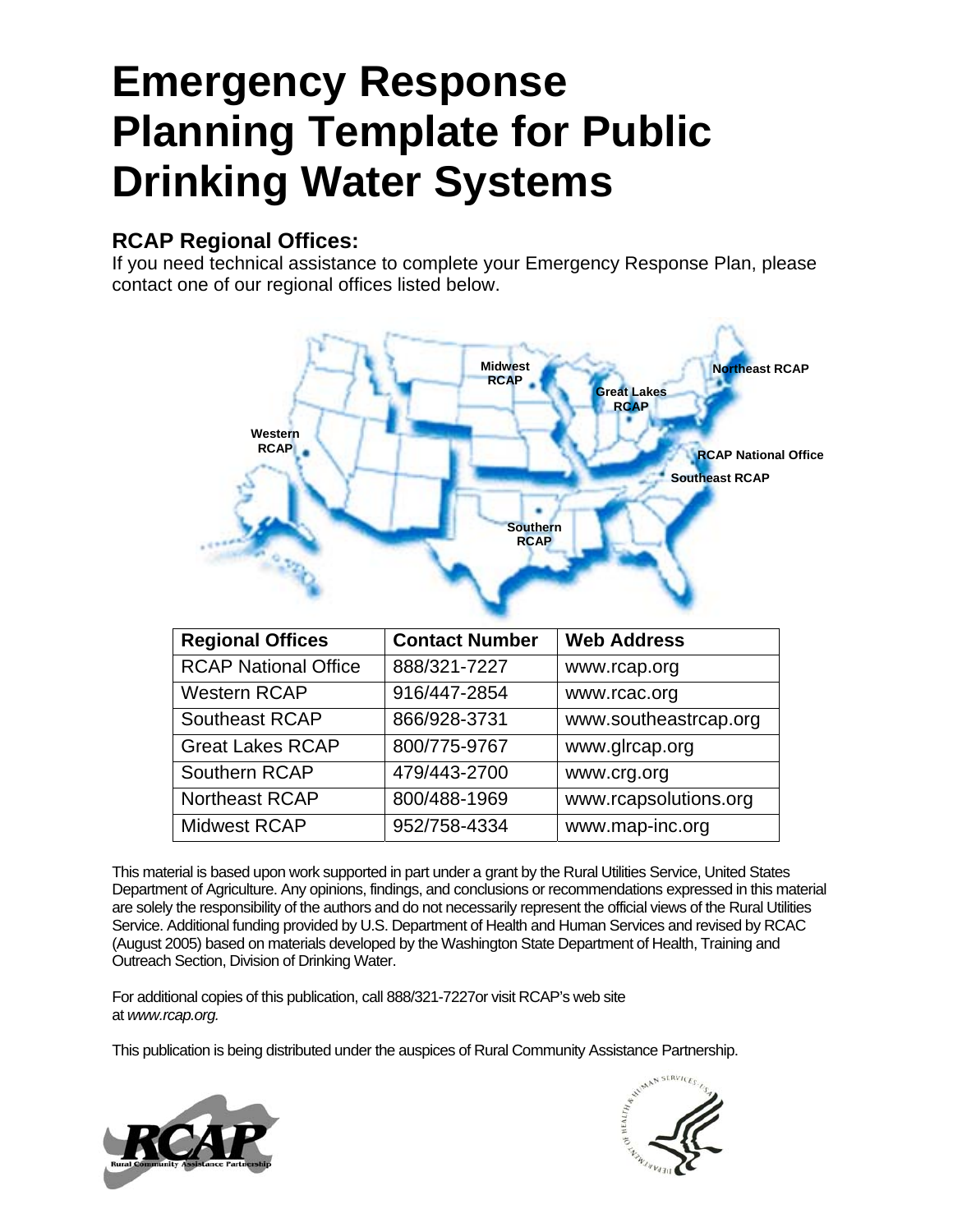# **Contents**

| Introduction 2 |  |
|----------------|--|
|                |  |
|                |  |
|                |  |
|                |  |
|                |  |
|                |  |
|                |  |
|                |  |
|                |  |
|                |  |
|                |  |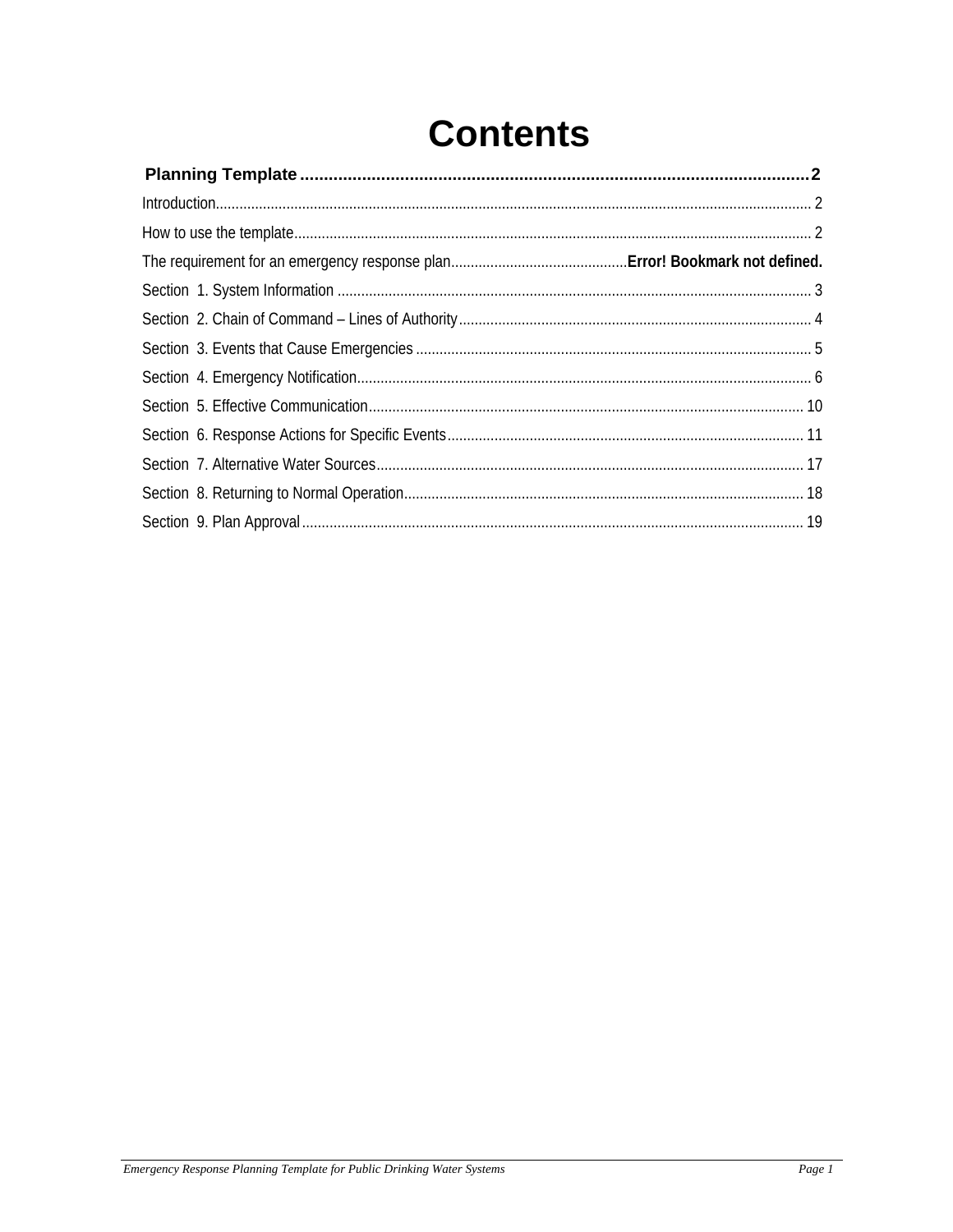# **Planning Template**



## **Introduction**

Preparing an emergency response plan is an essential part of managing a drinking water system. Rural Community Assistance Partnership, Inc has developed this template for public water systems serving 3,300 population or fewer to help them develop such plans.



## **How to use the template**

Developing an emergency response plan can take a lot of time and effort. The purpose of this document is to make the job easier and help create a plan that works for your water system. The document is intended for use by any water system and may be modified to fit the specific needs of each system. This document can be used as a starting point based on what is relevant for the type, size, and complexity of the system.

The template is just a guide; you may modify it in any way that works for your system – add sections, take them out, or rearrange them if you wish. You may also use a completely different format for your plan if you find one that works better for your system.

Since this document may contain sensitive information, make sure to keep it stored in a safe and secure location. It is recommended you have one copy stored on-site and one off-site to ensure the document is available in the event you are unable to access your offices or facilities. The document is available electronically on the web at: http://www.rcap.org

You should also keep up-to-date plans and schematics of your treatment facility and distribution system (storage tanks, pump stations, etc), as well as up-to-date operations manuals. These should be kept in at least two secure locations, one being with the final version of this emergency response plan.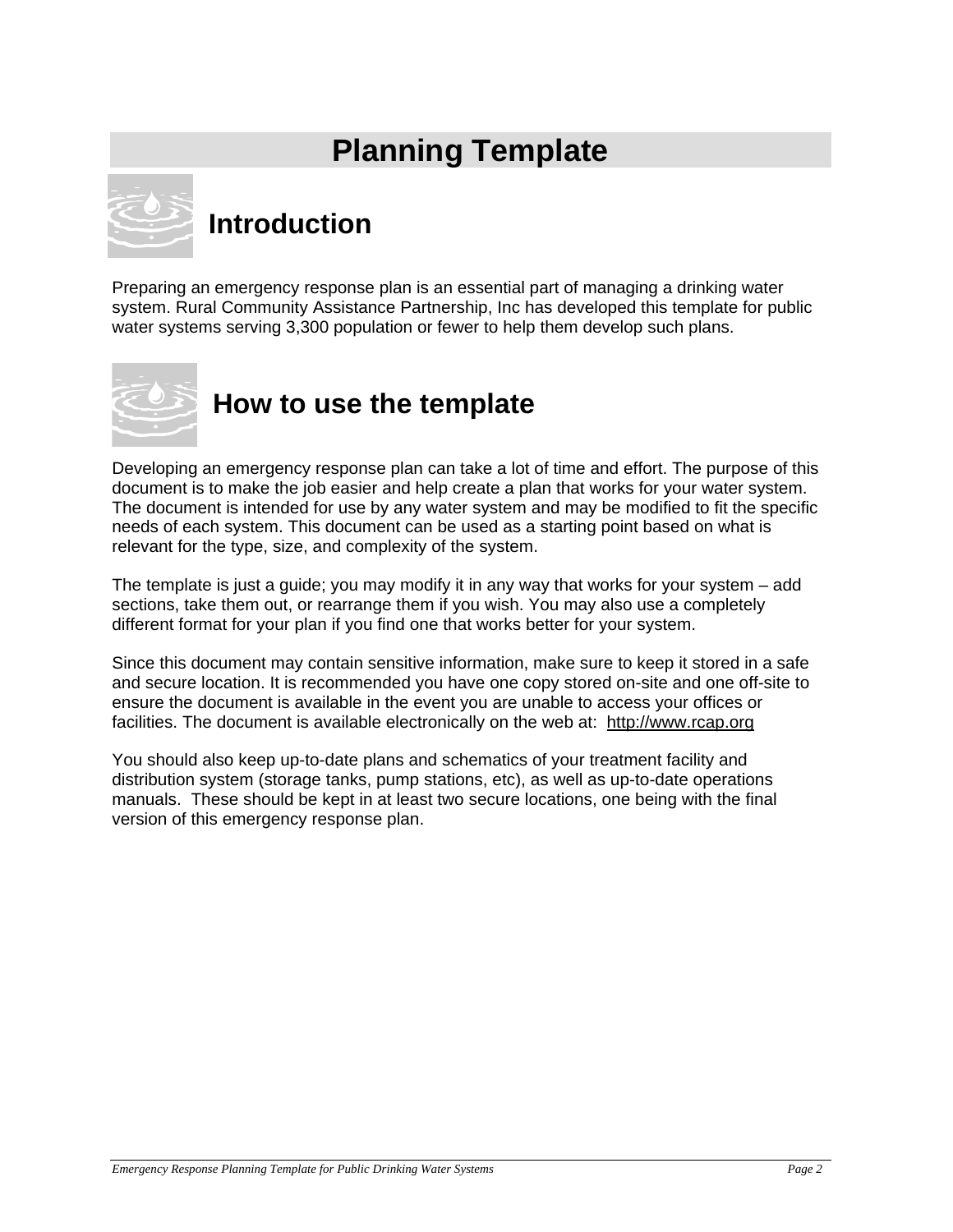

Keep this basic information easily accessible to authorized staff for emergency responders, repair people, and the news media.

#### **System information**

| <b>System Identification</b><br><b>Number</b>                                                                                                      |        |                        |
|----------------------------------------------------------------------------------------------------------------------------------------------------|--------|------------------------|
| <b>System Name and Address</b>                                                                                                                     |        |                        |
| <b>Directions to the System</b>                                                                                                                    |        |                        |
| <b>Basic Description and</b><br><b>Location of System</b><br><b>Facilities</b>                                                                     |        |                        |
| <b>Location/Town</b>                                                                                                                               |        |                        |
| <b>Population Served and</b><br><b>Service Connections from</b><br><b>Division of Drinking Water</b><br><b>Records</b>                             | people | connections            |
| <b>System Owner</b>                                                                                                                                |        |                        |
| Name, Title, and Phone<br><b>Number of Person</b><br><b>Responsible for</b><br><b>Maintaining and</b><br>Implementing the<br><b>Emergency Plan</b> |        | Phone<br>Cell<br>Pager |
| <b>Location of treatment and</b><br>distribution schematics and<br>operations manuals                                                              |        |                        |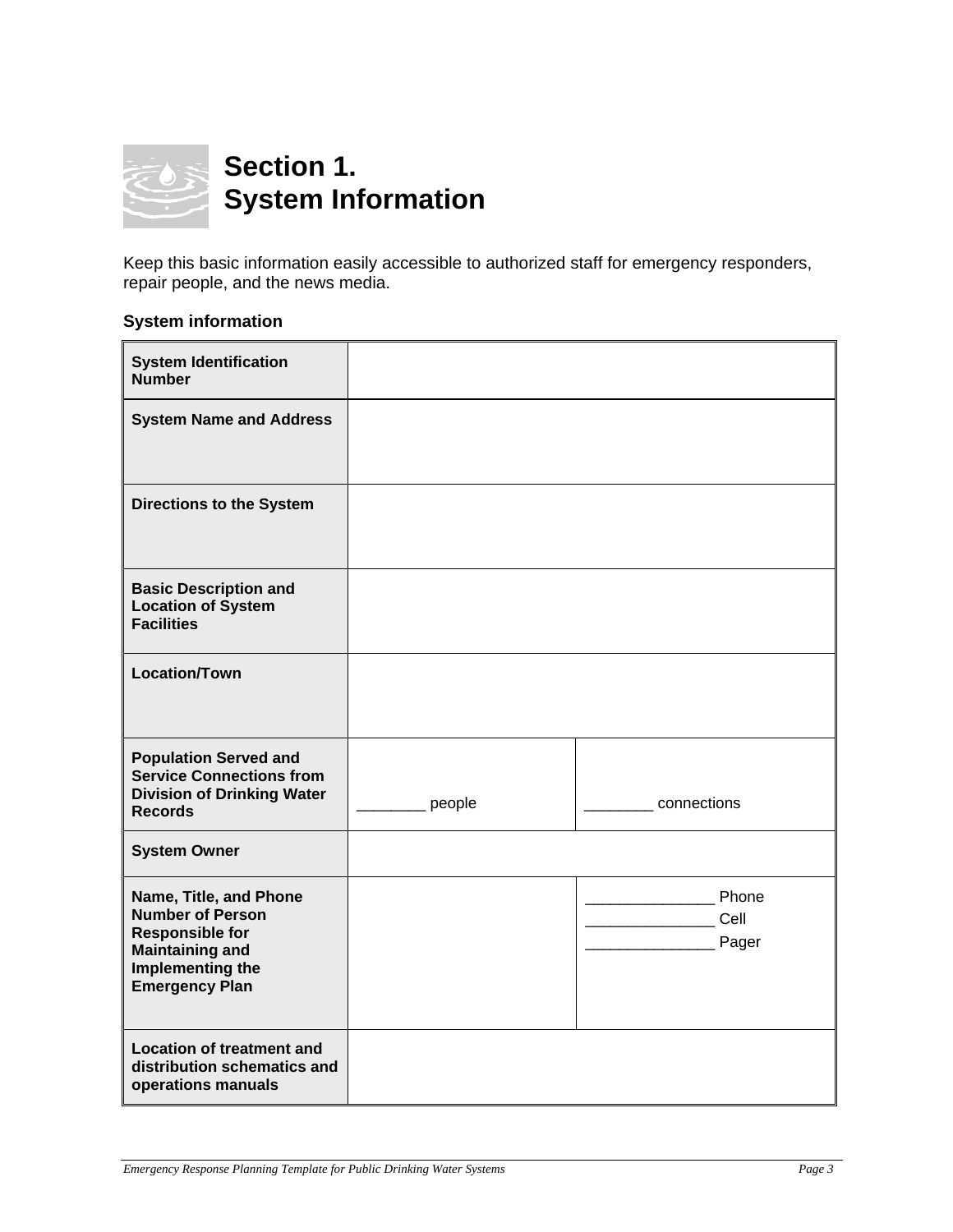

**The first response step** in any emergency is to inform the person at the top of this list, who is responsible for managing the emergency and making key decisions.

| <b>Name and Title</b> | <b>Responsibilities During an Emergency</b> | <b>Contact Numbers</b> |
|-----------------------|---------------------------------------------|------------------------|
|                       |                                             |                        |
|                       |                                             |                        |
|                       |                                             |                        |
|                       |                                             |                        |
|                       |                                             |                        |
|                       |                                             |                        |
|                       |                                             |                        |
|                       |                                             |                        |
|                       |                                             |                        |
|                       |                                             |                        |

#### **Chain of command – lines of authority**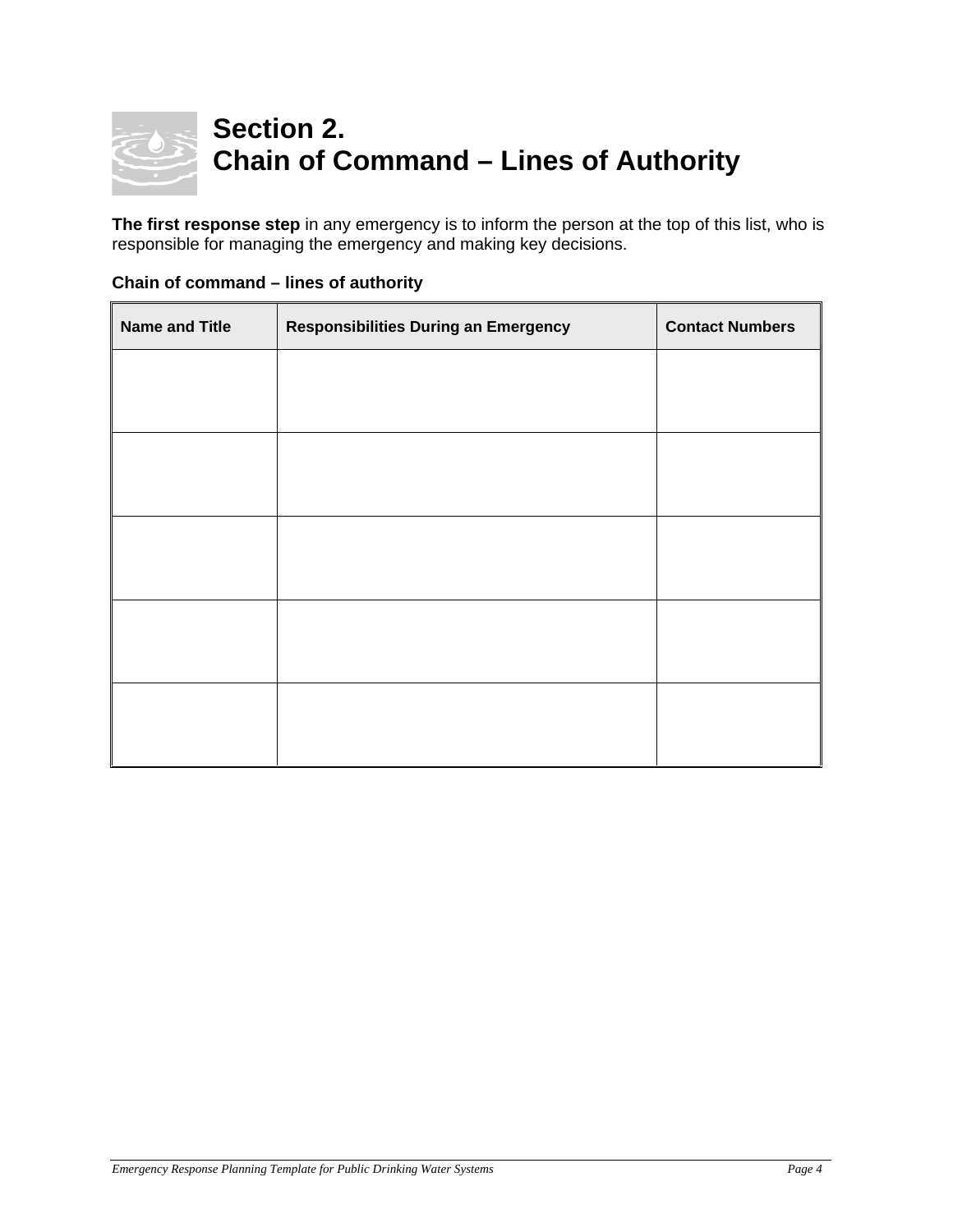

The events listed below may cause water system emergencies. They are arranged from highest to lowest probable risk.

#### **Events that cause emergencies**

| <b>Type of Event</b> | <b>Probability or Risk</b><br>(High-Med-Low) | <b>Comments</b> |
|----------------------|----------------------------------------------|-----------------|
|                      |                                              |                 |
|                      |                                              |                 |
|                      |                                              |                 |
|                      |                                              |                 |
|                      |                                              |                 |
|                      |                                              |                 |
|                      |                                              |                 |
|                      |                                              |                 |
|                      |                                              |                 |
|                      |                                              |                 |
|                      |                                              |                 |
|                      |                                              |                 |
|                      |                                              |                 |
|                      |                                              |                 |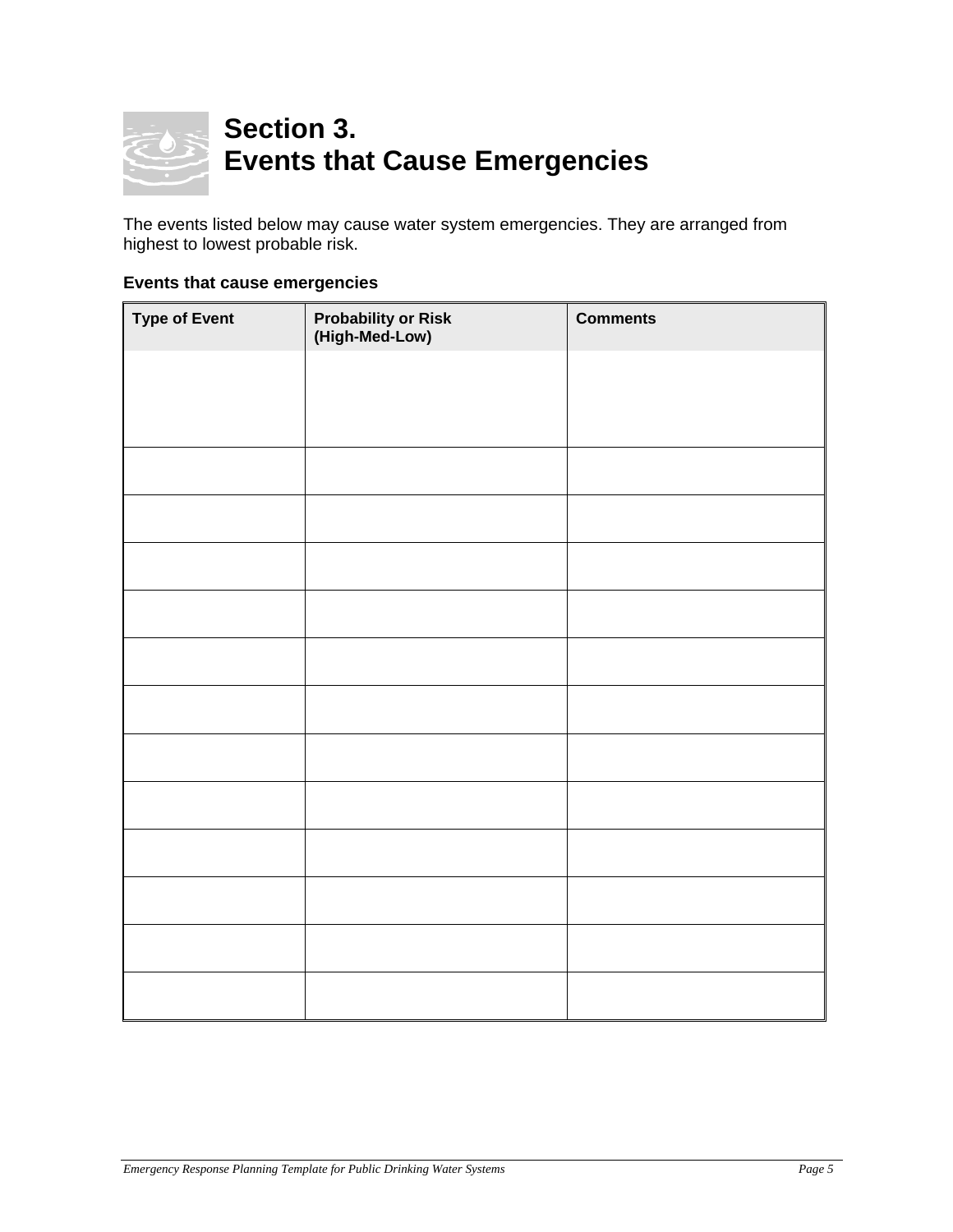

### **Section 4. Emergency Notification**

| <b>Emergency Notification List</b>                           |                            |                  |                                      |              |
|--------------------------------------------------------------|----------------------------|------------------|--------------------------------------|--------------|
| Organization or<br><b>Department</b>                         | <b>Name &amp; Position</b> | <b>Telephone</b> | <b>Night or Cell</b><br><b>Phone</b> | <b>Email</b> |
| <b>Local Law</b><br><b>Enforcement</b>                       |                            |                  |                                      |              |
| <b>Fire Department</b>                                       |                            |                  |                                      |              |
| <b>Emergency Medical</b><br><b>Services</b>                  |                            |                  |                                      |              |
| <b>Water Operator</b><br>(if contractor)                     |                            |                  |                                      |              |
| <b>EPA Contact</b><br><b>Hazmat Hotline</b>                  |                            |                  |                                      |              |
|                                                              |                            |                  |                                      |              |
| <b>Interconnected</b><br>Water<br><b>System</b>              |                            |                  |                                      |              |
| <b>Neighboring Water</b><br><b>System (not</b><br>connected) |                            |                  |                                      |              |
| <b>RCAP Contact</b>                                          |                            |                  |                                      |              |
| <b>Rural Water Contact</b>                                   |                            |                  |                                      |              |

**Notification call-up lists -** Use these lists to notify first responders of an emergency.

|                                            |                            | <b>Priority Customers</b> |                                      |              |
|--------------------------------------------|----------------------------|---------------------------|--------------------------------------|--------------|
| Organization or<br><b>Department</b>       | <b>Name &amp; Position</b> | <b>Telephone</b>          | <b>Night or Cell</b><br><b>Phone</b> | <b>Email</b> |
| <b>Hospitals or</b><br>Clinic(s)           |                            |                           |                                      |              |
| <b>Public or Private</b><br><b>Schools</b> |                            |                           |                                      |              |
| Wastewater<br><b>Treatment Plant</b>       |                            |                           |                                      |              |
| <b>Adult Care</b><br><b>Facility</b>       |                            |                           |                                      |              |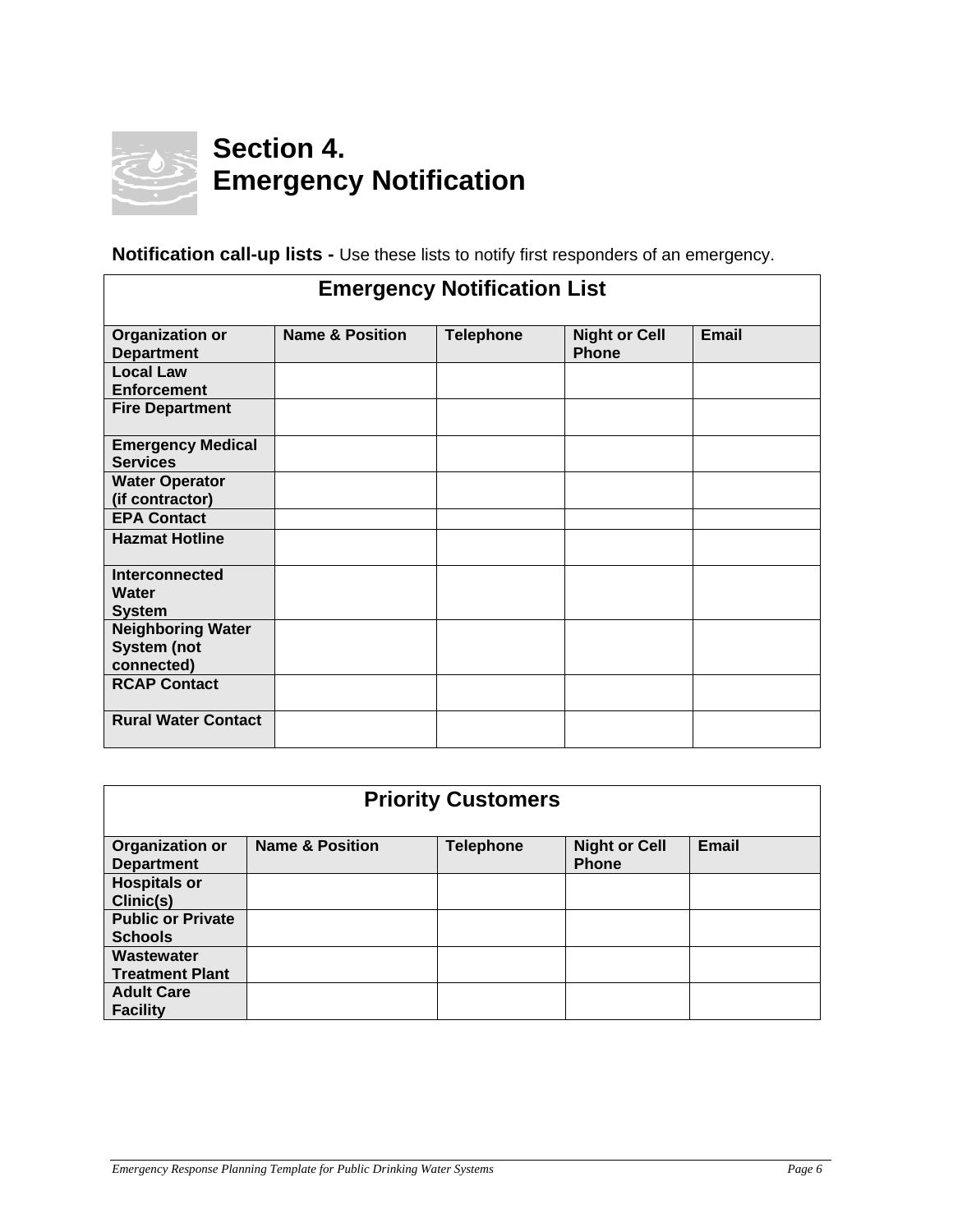| <b>State, Federal or Tribal Notification List</b>       |                            |                  |                                      |       |
|---------------------------------------------------------|----------------------------|------------------|--------------------------------------|-------|
| Organization or<br><b>Department</b>                    | <b>Name &amp; Position</b> | <b>Telephone</b> | <b>Night or Cell</b><br><b>Phone</b> | Email |
| <b>State or Tribal</b><br><b>Police</b>                 |                            |                  |                                      |       |
| <b>Regulatory Agency</b><br><b>State/Federal/Tribal</b> |                            |                  |                                      |       |
| <b>Authorized Testing</b><br>Laboratory                 |                            |                  |                                      |       |

| <b>Service / Repair Notifications</b>       |                            |                  |                                      |              |
|---------------------------------------------|----------------------------|------------------|--------------------------------------|--------------|
| <b>Organization or</b><br><b>Department</b> | <b>Name &amp; Position</b> | <b>Telephone</b> | <b>Night or Cell</b><br><b>Phone</b> | <b>Email</b> |
| <b>Electric Utility Co.</b>                 |                            |                  |                                      |              |
| <b>Electrician</b>                          |                            |                  |                                      |              |
| <b>Gas/Propane</b><br><b>Supplier</b>       |                            |                  |                                      |              |
| <b>Water Testing Lab.</b>                   |                            |                  |                                      |              |
| <b>Sewer Utility Co.</b>                    |                            |                  |                                      |              |
| <b>Telephone Co.</b>                        |                            |                  |                                      |              |
| <b>Plumber</b>                              |                            |                  |                                      |              |
| <b>Pump Supplier</b>                        |                            |                  |                                      |              |
| "Call Before You<br>Dig"                    |                            |                  |                                      |              |
| <b>Rental Equipment</b><br><b>Supplier</b>  |                            |                  |                                      |              |
| <b>Chlorine Supplier</b>                    |                            |                  |                                      |              |
| <b>Other Chemical</b><br><b>Supplier</b>    |                            |                  |                                      |              |
| <b>Well Drilling Co.</b>                    |                            |                  |                                      |              |
| <b>Pipe Supplier</b>                        |                            |                  |                                      |              |
|                                             |                            |                  |                                      |              |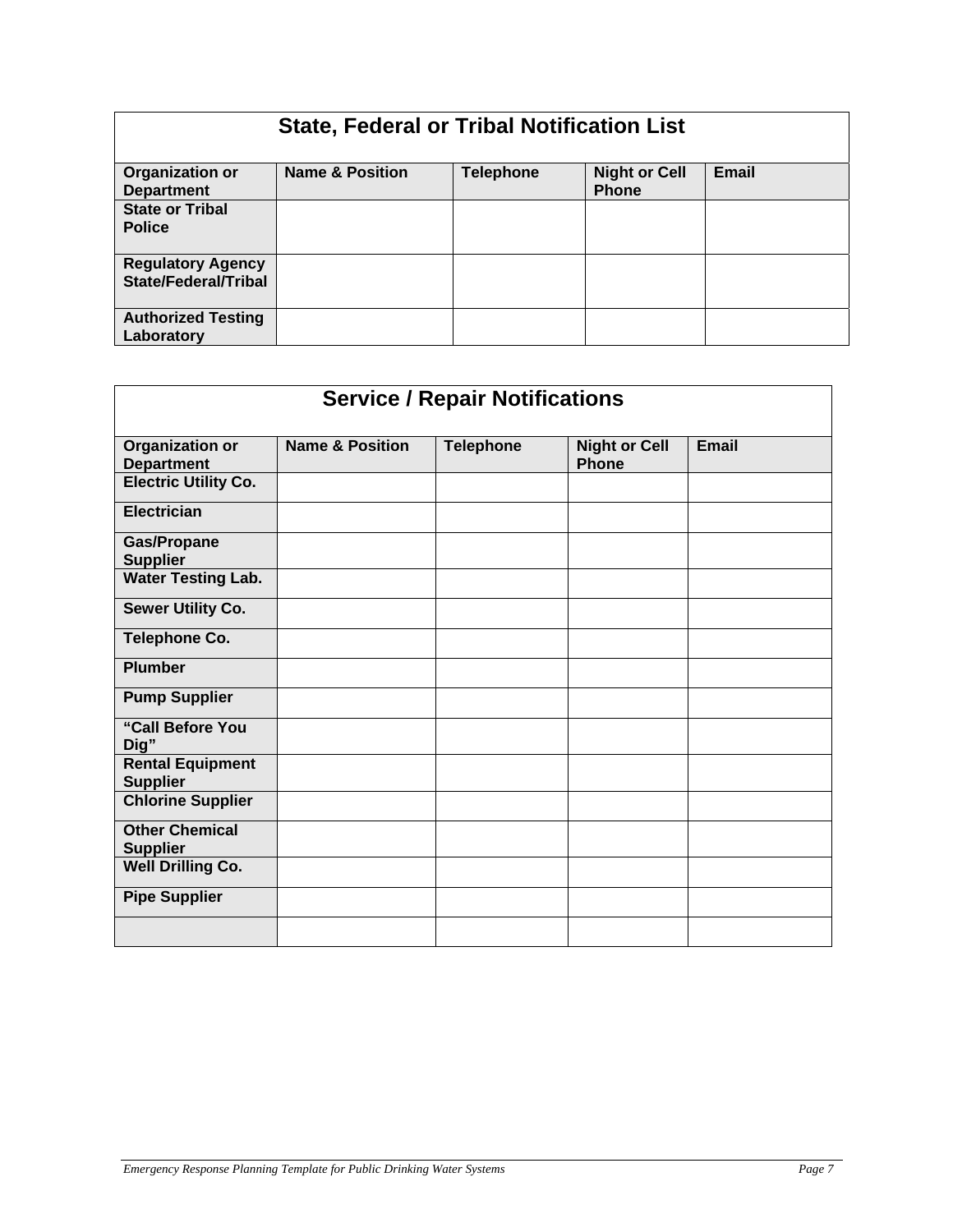| <b>Media Notification List</b>              |                            |                  |                                      |              |
|---------------------------------------------|----------------------------|------------------|--------------------------------------|--------------|
| Organization or<br><b>Department</b>        | <b>Name &amp; Position</b> | <b>Telephone</b> | <b>Night or Cell</b><br><b>Phone</b> | <b>Email</b> |
| <b>Newspaper - Local</b>                    |                            |                  |                                      |              |
| Newspaper -<br><b>Regional/State/Tribal</b> |                            |                  |                                      |              |
| Radio                                       |                            |                  |                                      |              |
| Radio                                       |                            |                  |                                      |              |
| <b>TV Station</b>                           |                            |                  |                                      |              |

#### **Notification procedures**

#### **Notify water system customers of potential water shortage**

| Who is<br>Responsible: |  |
|------------------------|--|
| <b>Procedures:</b>     |  |

#### **Alert local law enforcement, state, federal, or tribal drinking water officials, and local health agencies**

| Who is<br>Responsible: |  |
|------------------------|--|
| <b>Procedures:</b>     |  |

#### **Contact service and repair contractors**

| <b>Who is</b><br>Responsible: |  |  |
|-------------------------------|--|--|
|-------------------------------|--|--|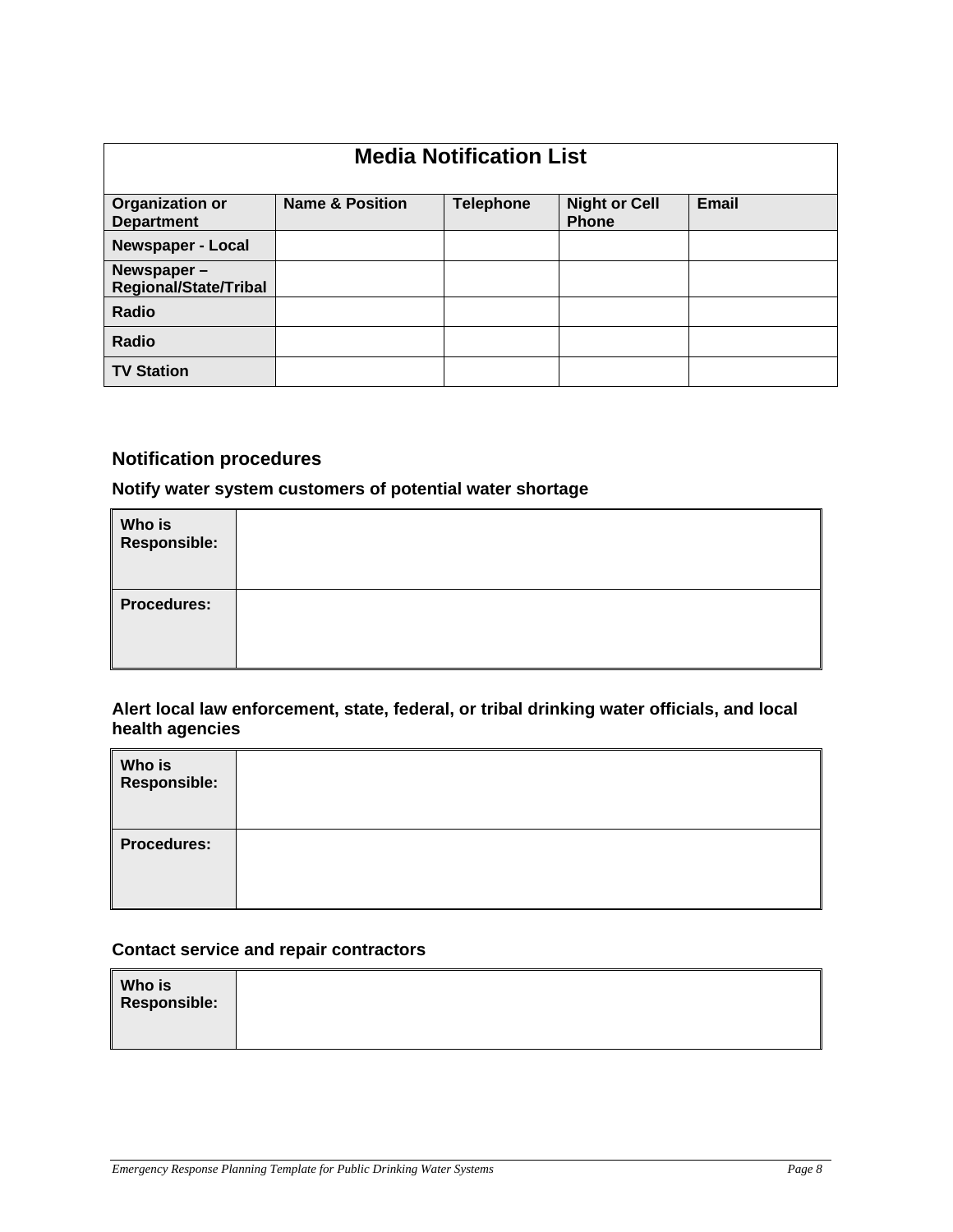| <b>Procedures:</b> |  |
|--------------------|--|
|                    |  |

#### **Contact neighboring water systems, if necessary**

| Who is<br>Responsible: |  |
|------------------------|--|
| <b>Procedures:</b>     |  |

#### **Procedures for issuing a health advisory**

| Who is<br>Responsible: |  |
|------------------------|--|
| <b>Procedures:</b>     |  |

#### **Other procedures as necessary**

| Who is<br>  Responsible: |  |
|--------------------------|--|
| <b>Procedures:</b>       |  |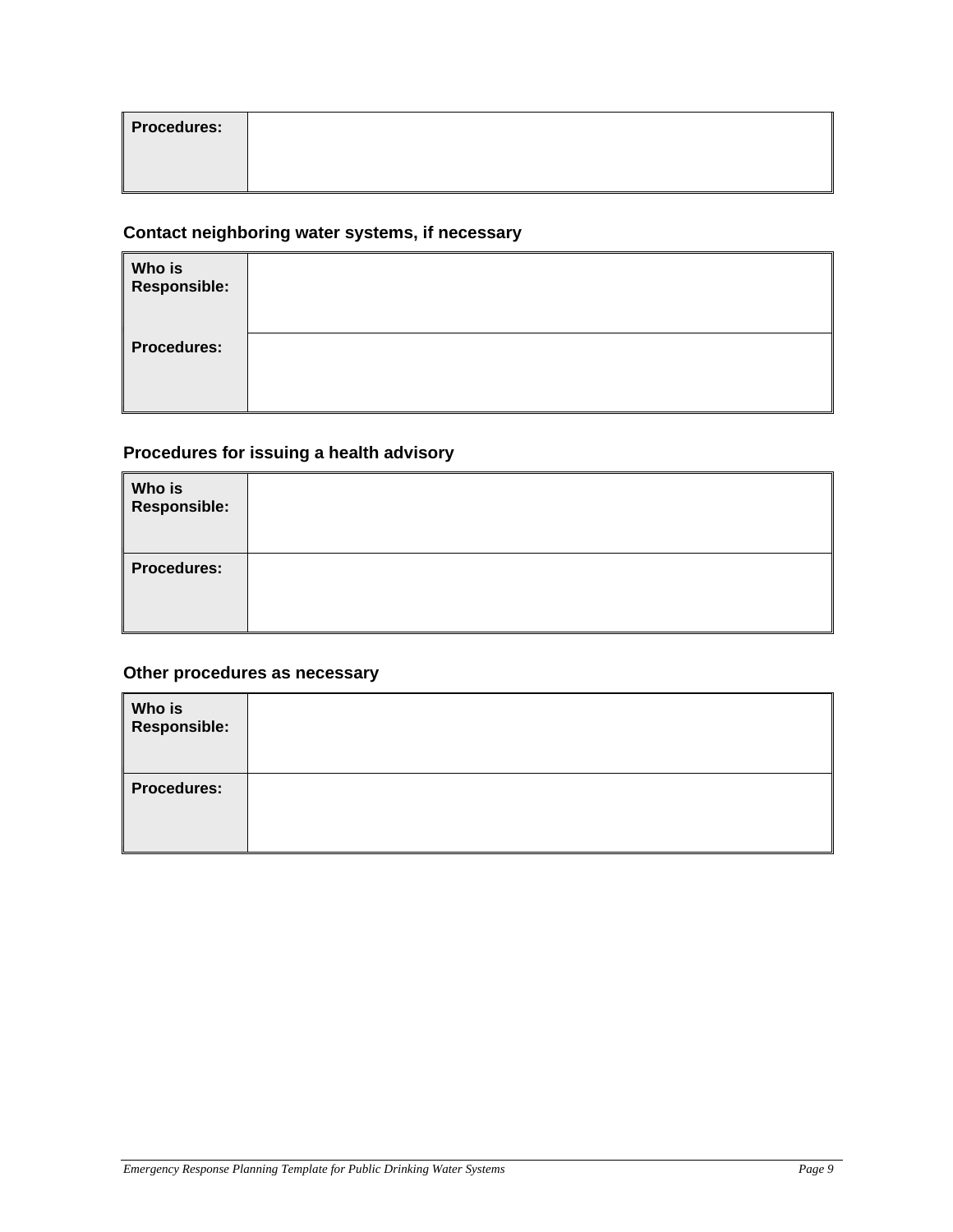

### **Section 5. Effective Communication**

Communication with customers, the news media, and the general public is a critical part of emergency response.

#### **Designated public spokesperson**

Designate a spokesperson (and alternate) and contact your local primacy agency for delivering messages to the news media and the public.

#### **Designate a spokesperson and alternates**

| Alternate |
|-----------|
|           |
|           |

#### **Health advisories**

During events when water quality and human health are in question, it may be necessary to issue a health advisory that gives advice or recommendations to water system customers on how to protect their health when drinking water is considered unsafe. These advisories are issued when the health risks to the consumers are sufficient, in the estimation of the water system, state or tribal, or local health officials, to warrant such advice.

Health advisories usually take the form of a drinking water warning or boil water advisory. Communication during these times is critical. Health advisories should always be well thought out and provide very clear messages.

The U.S. Environmental Protection Agency has put together a number of tools, including fact sheets, brochures, forms, and templates to help prepare for a health advisory. These are on the web at: http://www.epa.gov/safewater/pn.html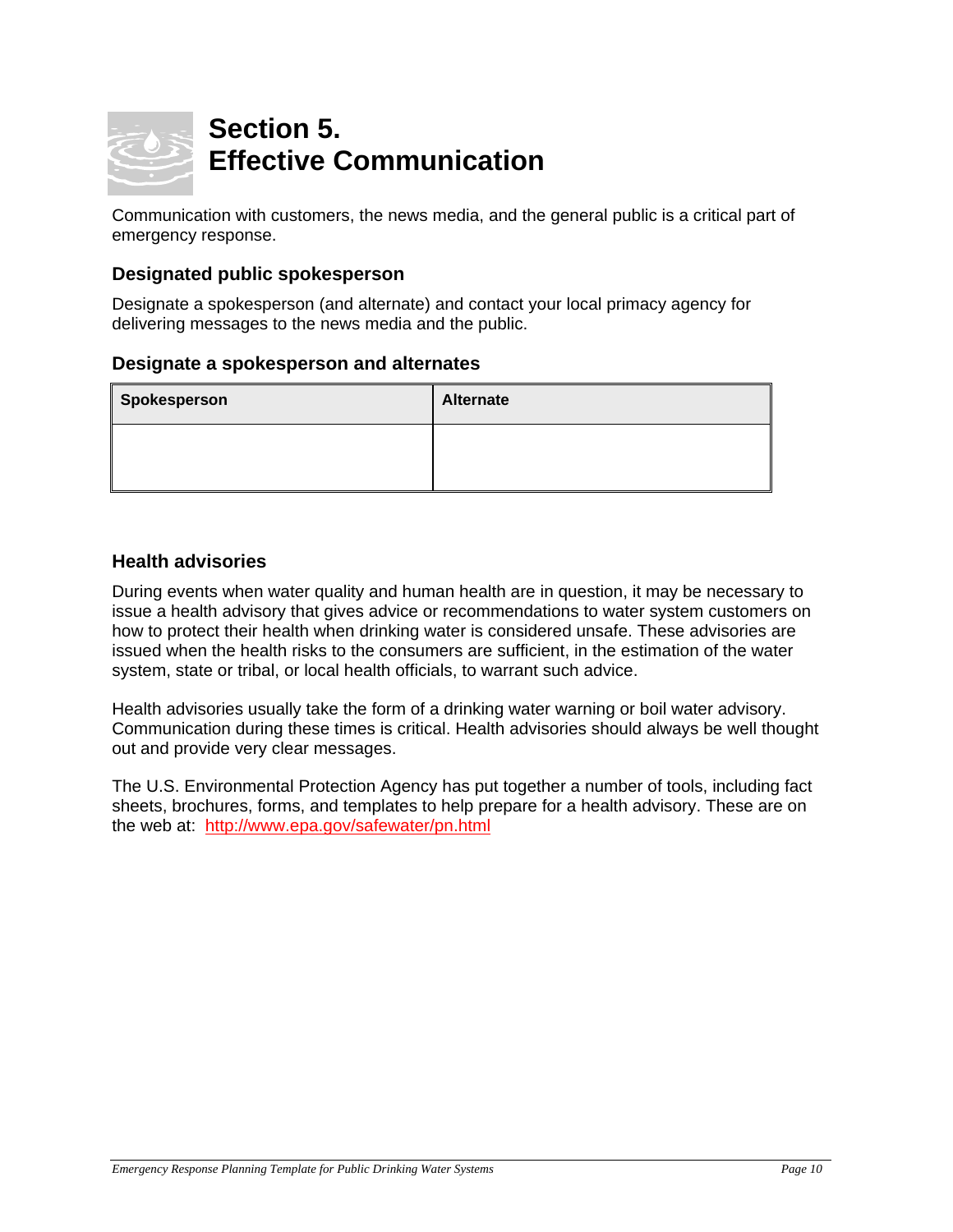

### **Section 6. Response Actions for Specific Events**

In any event, there are a series of general steps to take:

- 1. Analyze the type and severity of the emergency;
- 2. Take immediate actions to save lives;
- 3. Take action to reduce injuries and system damage;
- 4. Make repairs based on priority demand, and
- 5. Return the system to normal operation.

The following tables identify the assessment, set forth immediate response actions, define what notifications need to be made, and describe important follow-up actions.

#### **A. Power outage**

| <b>Assessment</b>        |  |
|--------------------------|--|
| <b>Immediate Actions</b> |  |
| <b>Notifications</b>     |  |
| <b>Follow-up Actions</b> |  |

#### **B. Distribution line break**

| <b>Assessment</b>        |  |
|--------------------------|--|
| <b>Immediate Actions</b> |  |
| <b>Notifications</b>     |  |
| <b>Follow-up Actions</b> |  |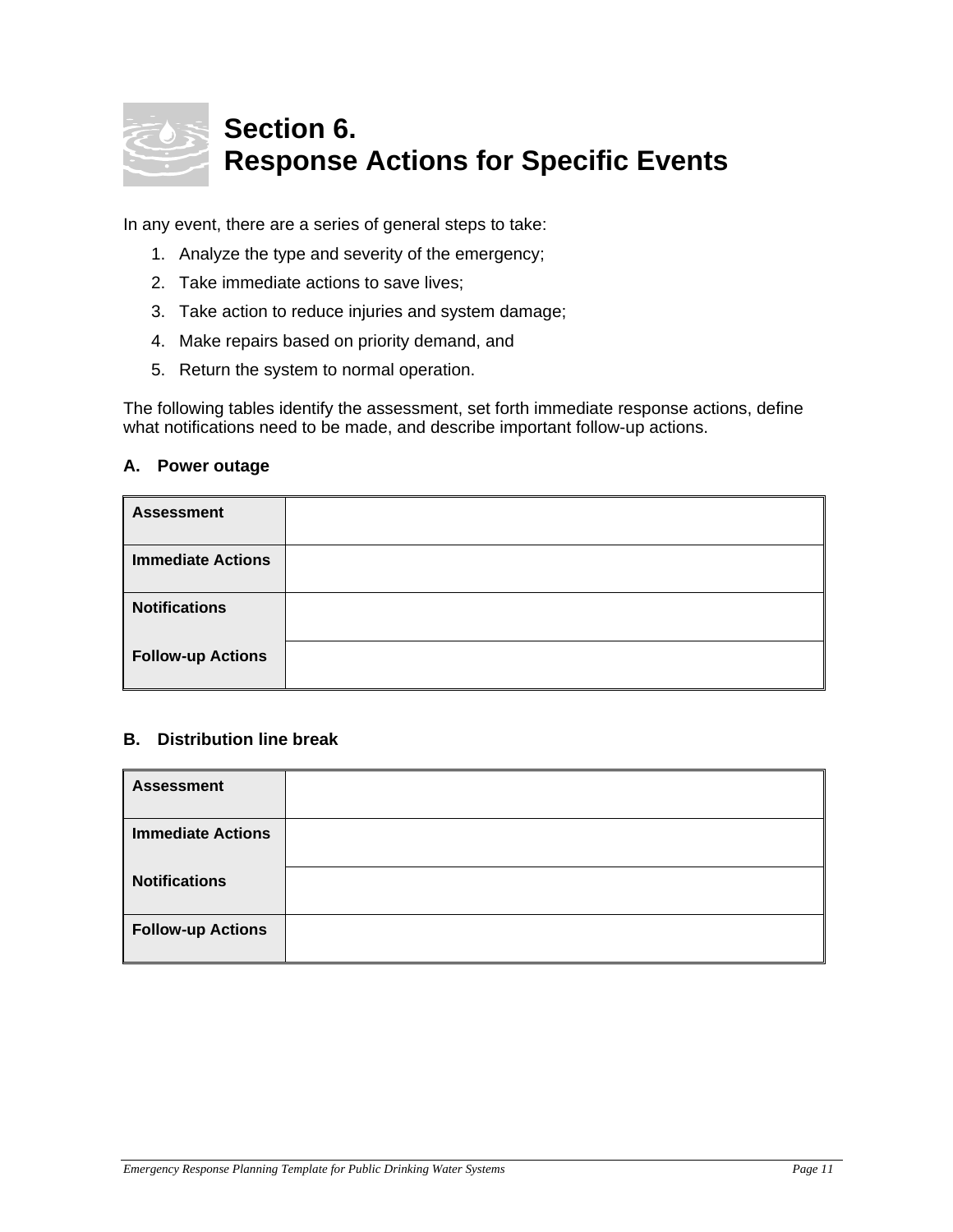#### **C. Chlorine treatment equipment failure**

| <b>Assessment</b>        |  |
|--------------------------|--|
| <b>Immediate Actions</b> |  |
| <b>Notifications</b>     |  |
| <b>Follow-up Actions</b> |  |

#### **D. Treatment equipment**

| <b>Assessment</b>        |  |
|--------------------------|--|
| <b>Immediate Actions</b> |  |
| <b>Notifications</b>     |  |
| <b>Follow-up Actions</b> |  |

#### **E. Source pump failure**

| <b>Assessment</b>        |  |
|--------------------------|--|
| <b>Immediate Actions</b> |  |
| <b>Notifications</b>     |  |
| <b>Follow-up Actions</b> |  |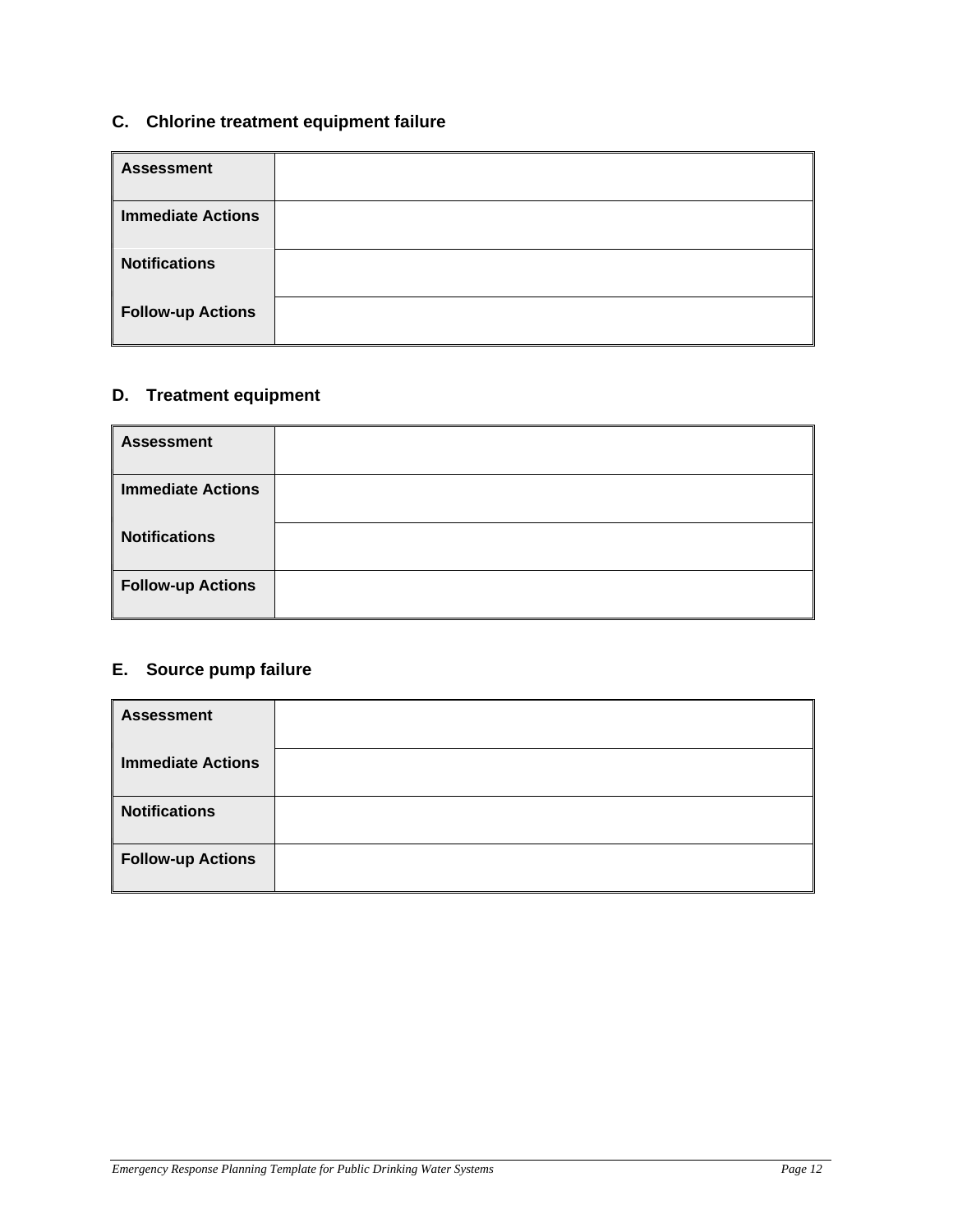#### **F. Microbial (coliform,** *E. coli***) contamination**

| <b>Assessment</b>        |  |
|--------------------------|--|
| <b>Immediate Actions</b> |  |
| <b>Notifications</b>     |  |
| <b>Follow-up Actions</b> |  |

#### **G. Chemical contamination**

| <b>Assessment</b>        |  |
|--------------------------|--|
| <b>Immediate Actions</b> |  |
| <b>Notifications</b>     |  |
| <b>Follow-up Actions</b> |  |

#### **H. Vandalism or terrorist attack**

| <b>Assessment</b>        |  |
|--------------------------|--|
| <b>Immediate Actions</b> |  |
| <b>Notifications</b>     |  |
| <b>Follow-up Actions</b> |  |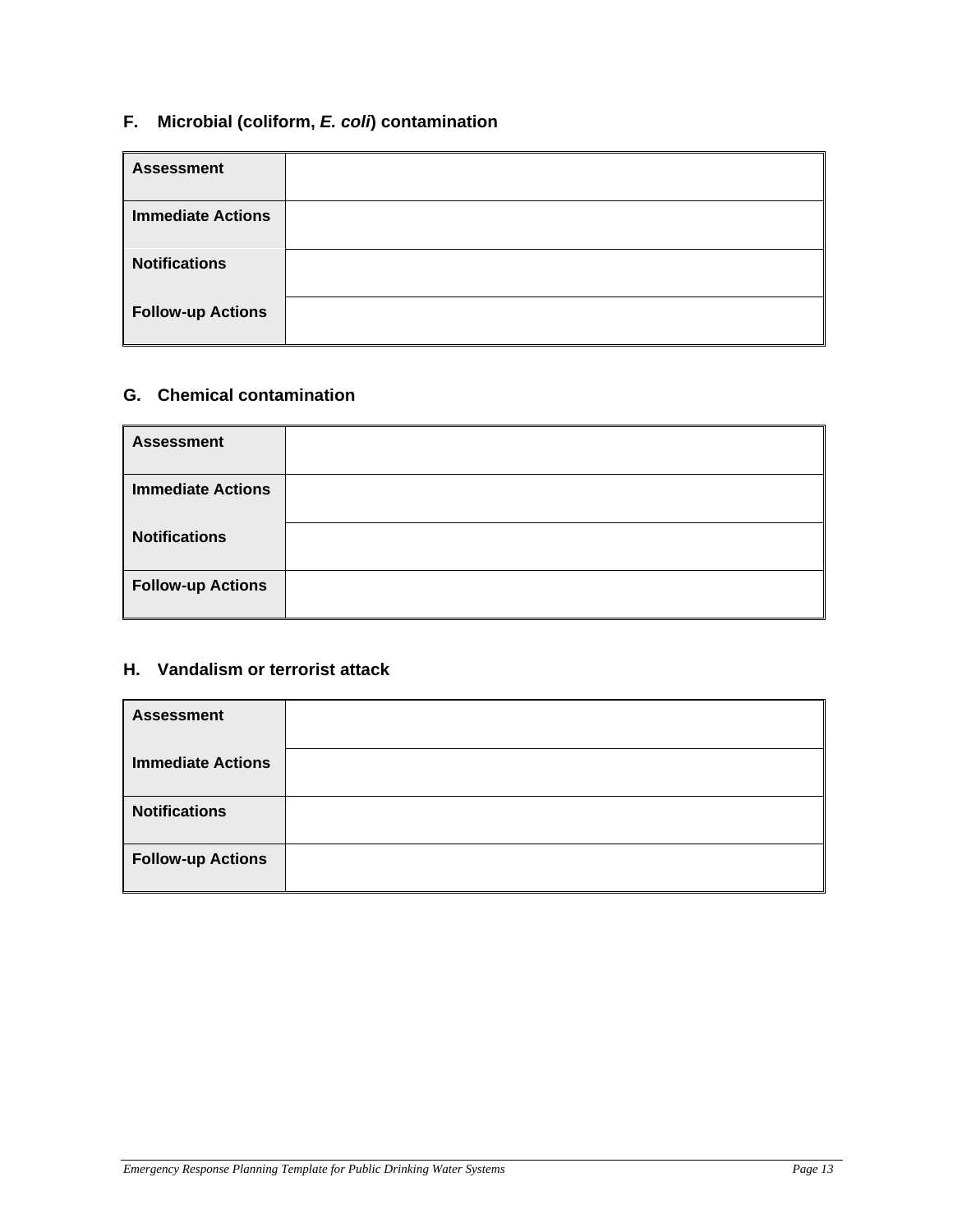#### **I. Reduction or loss of water in the well**

| <b>Assessment</b>        |  |
|--------------------------|--|
| <b>Immediate Actions</b> |  |
| <b>Notifications</b>     |  |
| <b>Follow-up Actions</b> |  |

#### **J. Drought**

| <b>Assessment</b>        |  |
|--------------------------|--|
| <b>Immediate Actions</b> |  |
| <b>Notifications</b>     |  |
| <b>Follow-up Actions</b> |  |

#### **K. Flood**

| <b>Assessment</b>        |  |
|--------------------------|--|
| <b>Immediate Actions</b> |  |
| <b>Notifications</b>     |  |
| <b>Follow-up Actions</b> |  |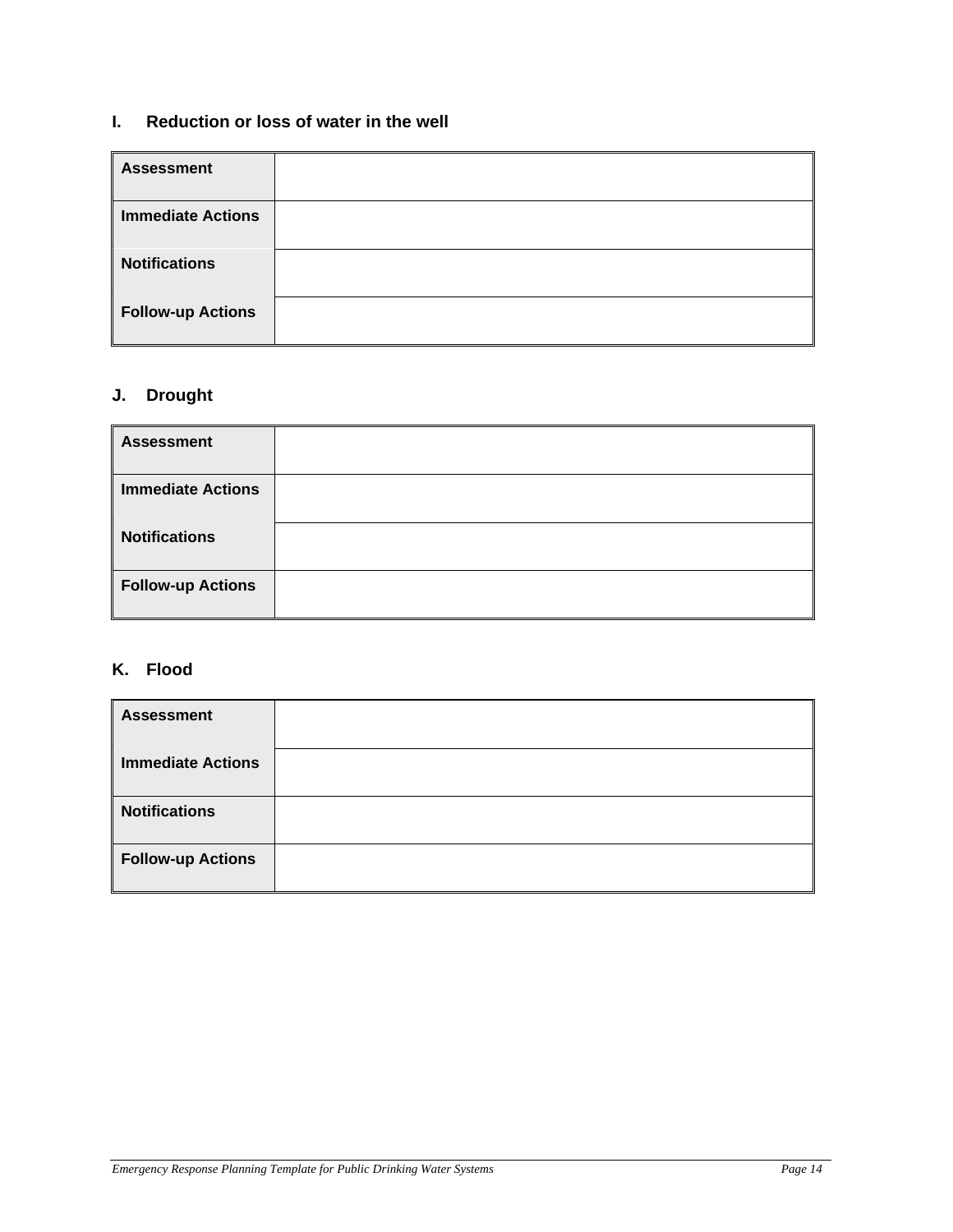#### **L. Earthquake**

| <b>Assessment</b>        |  |
|--------------------------|--|
| <b>Immediate Actions</b> |  |
| <b>Notifications</b>     |  |
| <b>Follow-up Actions</b> |  |

#### **M. Hazardous materials spill in vicinity of sources or system lines**

| <b>Assessment</b>        |  |
|--------------------------|--|
| <b>Immediate Actions</b> |  |
| <b>Notifications</b>     |  |
| <b>Follow-up Actions</b> |  |

#### **N. Electronic equipment failure**

| <b>Assessment</b>        |  |
|--------------------------|--|
| <b>Immediate Actions</b> |  |
| <b>Notifications</b>     |  |
| <b>Follow-up Actions</b> |  |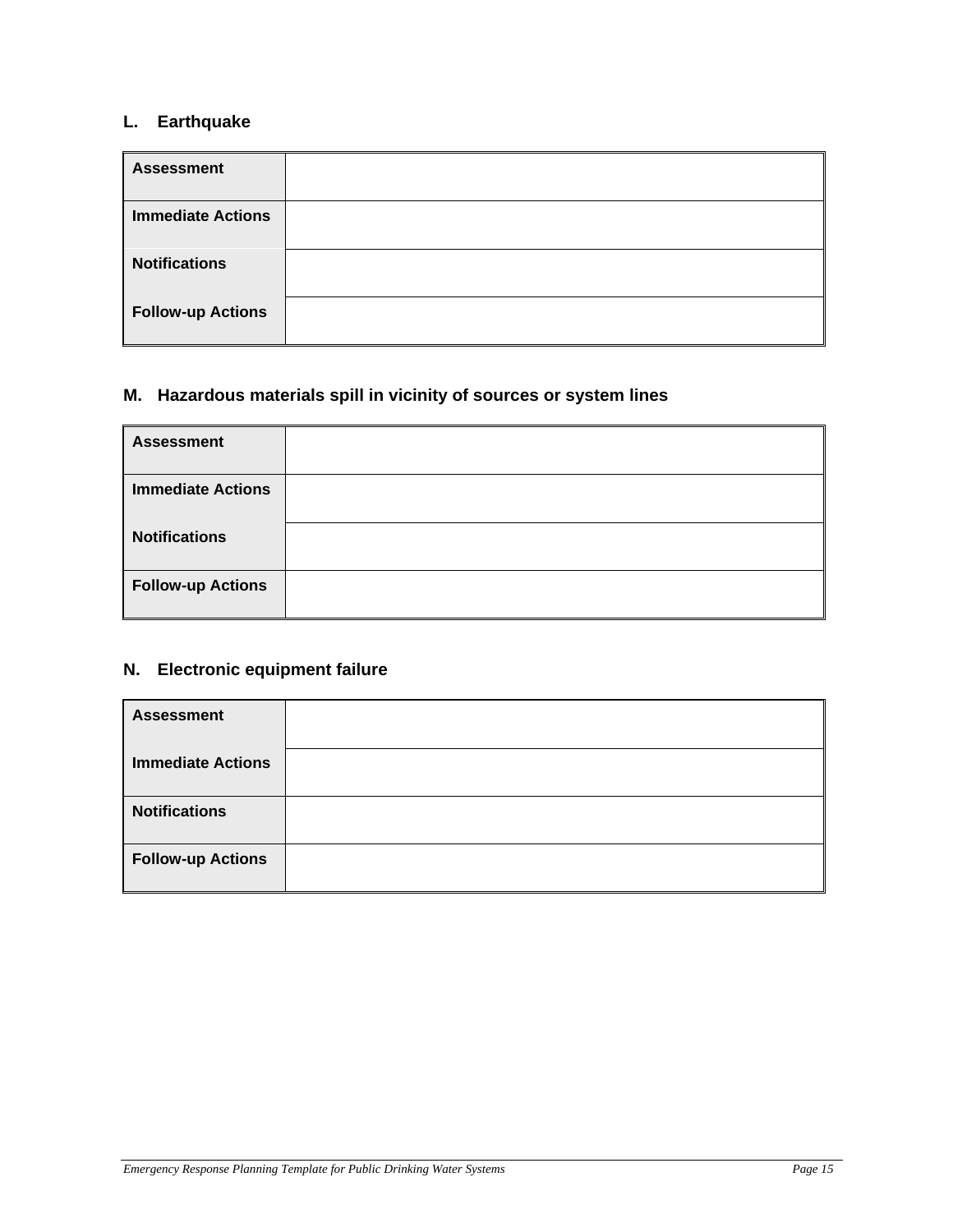#### **O. Cyber attack**

| <b>Assessment</b>        |  |
|--------------------------|--|
| <b>Immediate Actions</b> |  |
| <b>Notifications</b>     |  |
| <b>Follow-up Actions</b> |  |

#### **P. Other**

| <b>Assessment</b>        |  |
|--------------------------|--|
| <b>Immediate Actions</b> |  |
| <b>Notifications</b>     |  |
| <b>Follow-up Actions</b> |  |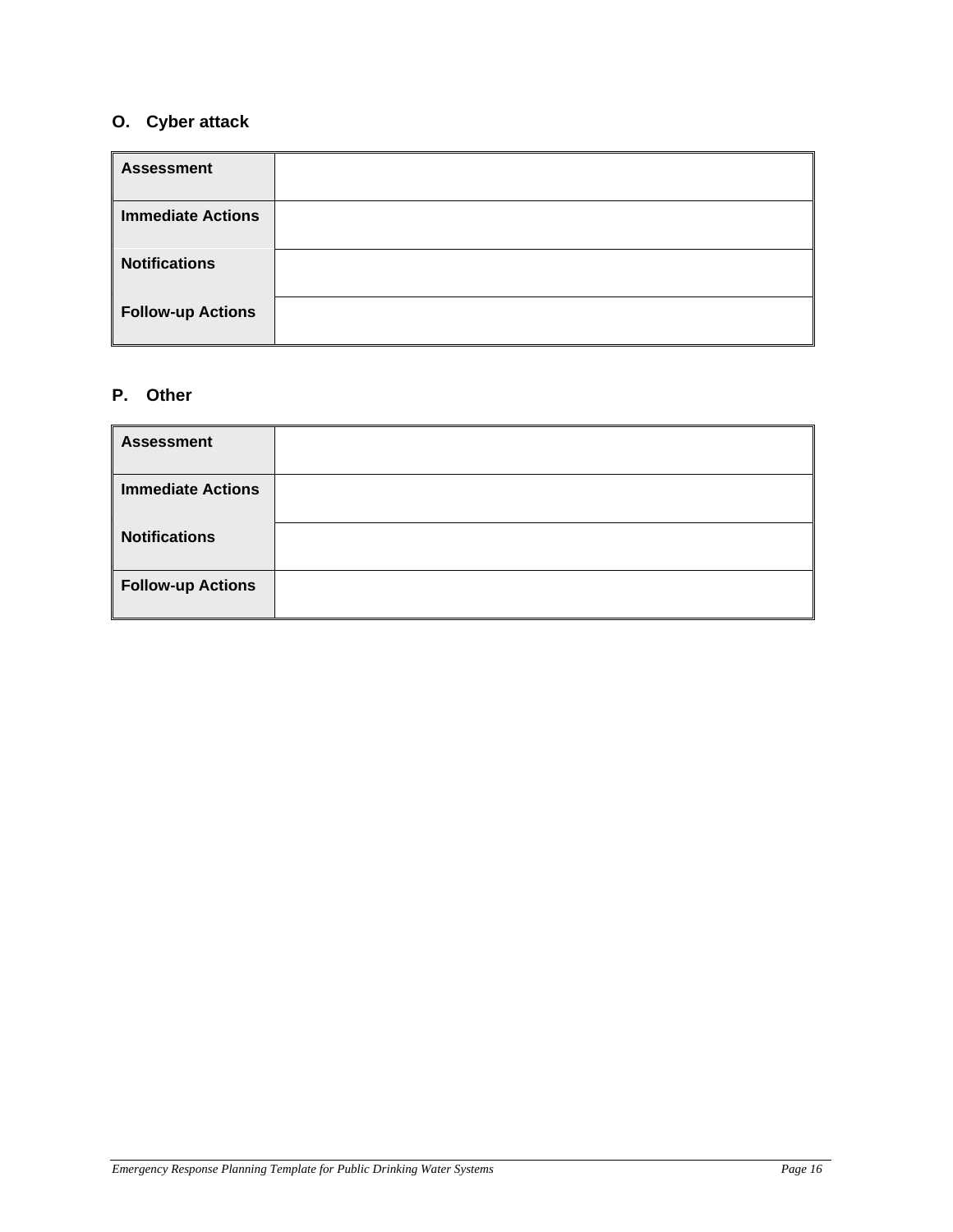

### **Section 7. Alternative Water Sources**

#### **Intertie to adjacent water supply system**

| Water Systems Within One-Quarter Mile<br>of our System | <b>Feasibility of Connecting</b> |
|--------------------------------------------------------|----------------------------------|
|                                                        |                                  |
|                                                        |                                  |
|                                                        |                                  |

#### **Alternate source(s) of water**

| <b>Alternative Sources</b>                                                             | <b>Names</b> | <b>Phone</b> | <b>Availability</b> | <b>Is the Water</b><br>Safe for<br><b>Drinking?</b> |
|----------------------------------------------------------------------------------------|--------------|--------------|---------------------|-----------------------------------------------------|
| <b>Bottled water</b><br><b>Suppliers for</b><br>potable water use                      |              |              |                     |                                                     |
| Tanker trucks in the<br>area available to<br>deliver bulk water<br>for non potable use |              |              |                     |                                                     |
|                                                                                        |              |              |                     |                                                     |
|                                                                                        |              |              |                     |                                                     |
|                                                                                        |              |              |                     |                                                     |
|                                                                                        |              |              |                     |                                                     |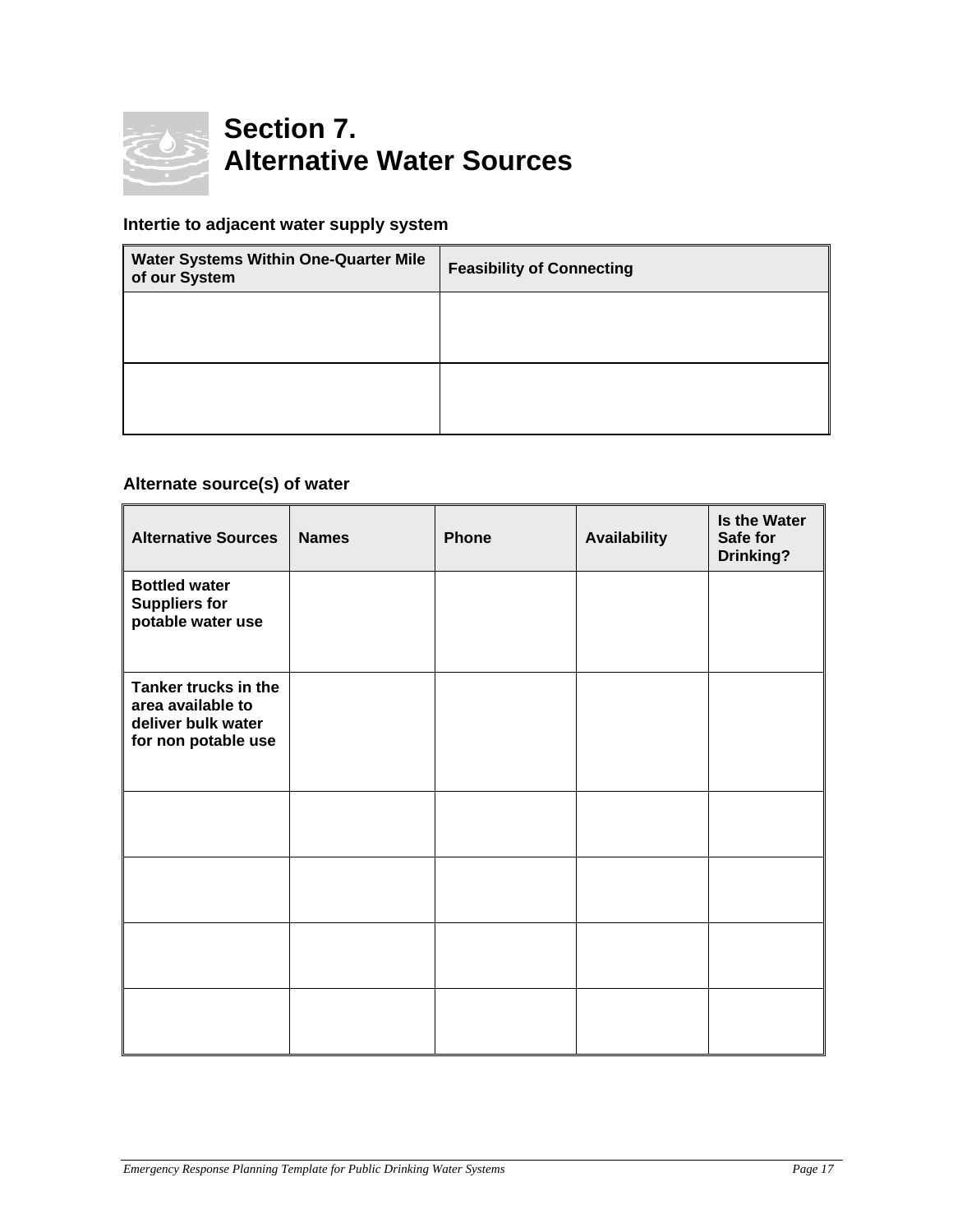

## **Section 8. Returning to Normal Operation**

#### **Returning to normal operations**

| <b>Action</b> | <b>Description and Actions</b> |
|---------------|--------------------------------|
|               |                                |
|               |                                |
|               |                                |
|               |                                |
|               |                                |
|               |                                |
|               |                                |
|               |                                |
|               |                                |
|               |                                |
|               |                                |
|               |                                |
|               |                                |
|               |                                |
|               |                                |
|               |                                |
|               |                                |
|               |                                |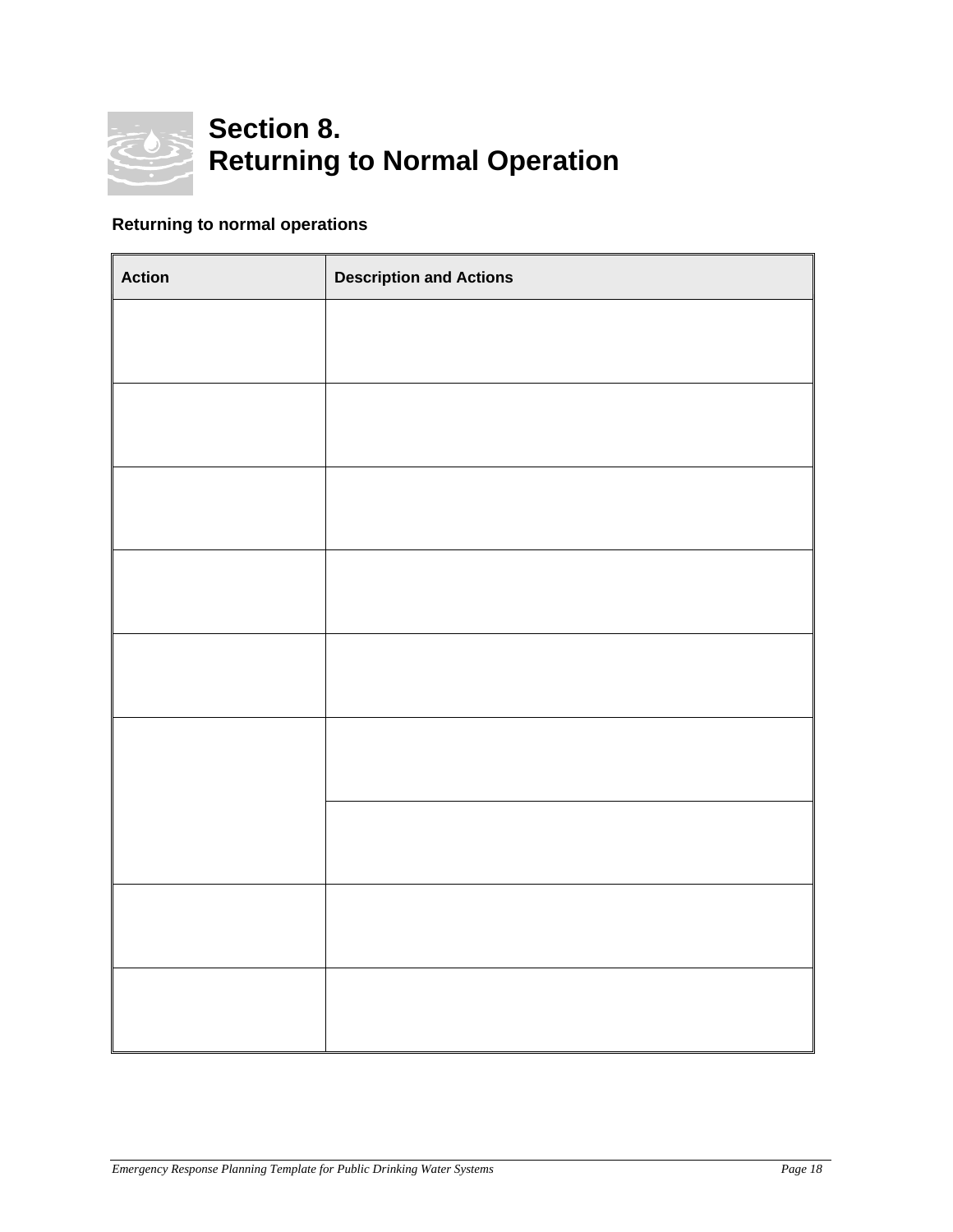

#### **Plan approval**

This plan is officially in effect when reviewed, approved, and signed by the following people:

| Name/Title | <b>Signature</b> | <b>Date</b> |
|------------|------------------|-------------|
|            |                  |             |
|            |                  |             |
|            |                  |             |